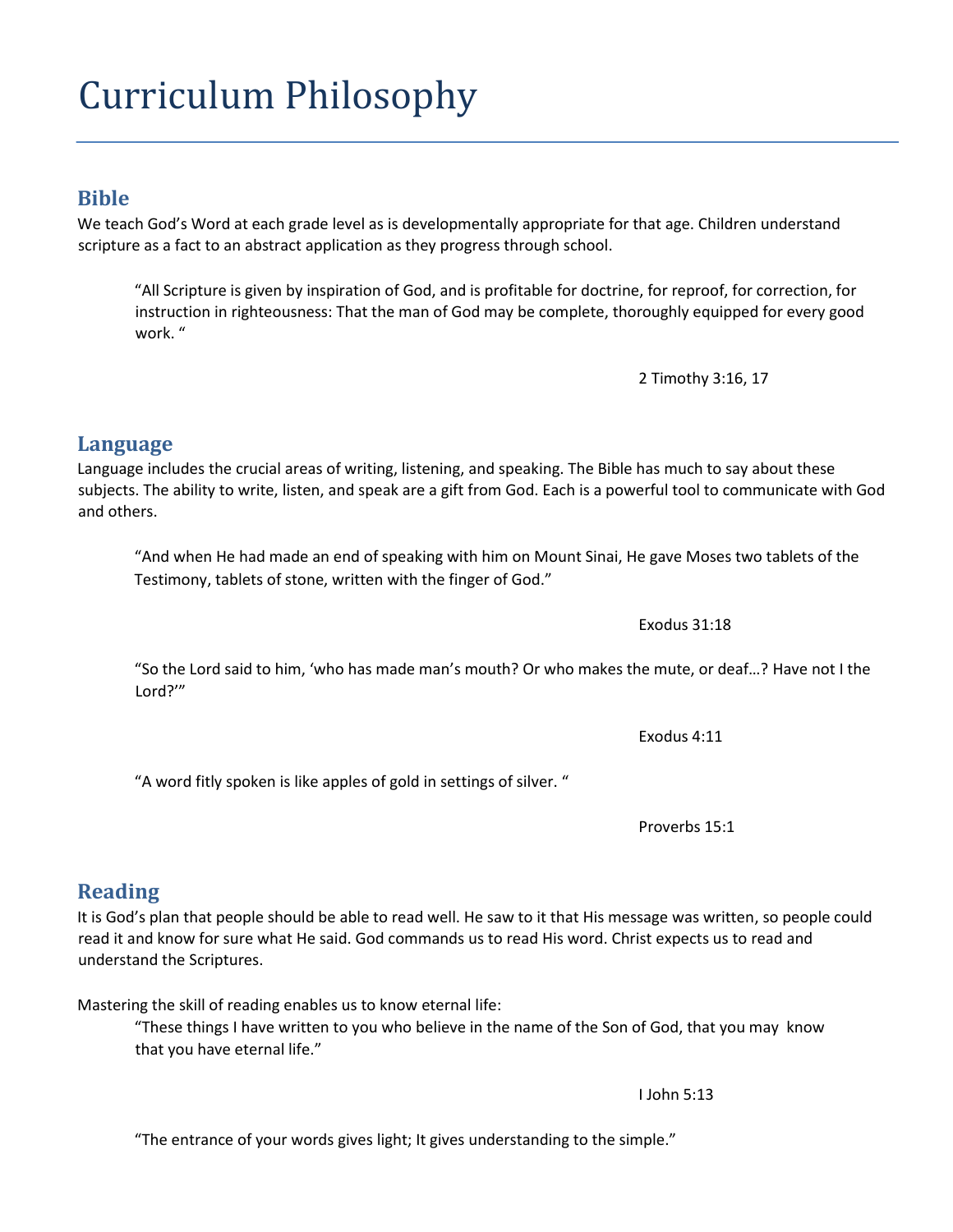#### Psalm 119; 130

#### **Mathematics**

God cares about numbers. God has at various times commanded men to count, measure, and record their findings. God is concerned that we be accurate and orderly in our use of weights, measures and numbers.

"Mathematics has a consistent foundation and framework because the God who created and upholds is consistent."

-John M. Kraus

#### **Science**

VCS uses Association of Christian Schools International Purposeful Design Science curriculum. The following excerpts from the Foreword and Preface set the stage for the study of science:

The series offers a highly interactive, educationally engaging, and colorfully designed program. Students gain a Godcentered perspective of creation, responsibility, and stewardship.

The more students' curiosity and skills for scientific inquiry are encouraged, their natural response will be wonder. The more they learn about the complexity and intricacy of God's handiwork, their wonder will grow into worshipful awe. As students begin to view all of life through the eyes of faith, they will see evidences of God's power, wisdom, and love all around them.

We discuss the world view and compare it with scripture. In God's Word lies the truth:

"The heavens declare the glory of God; and the firmament shows his handiwork. Day unto day utters speech, and night unto night reveals knowledge."

Psalm 19:1-2

"But now ask the beasts, and they will teach you; and the birds of the air, and they will tell you: or speak to the earth, and it will teach you: and the fish of the sea will explain to you. Who among all these does not know that the hand of the LORD has done this? In whose hand is the life of every living thing, and the breath of all mankind."

Job 12:7-10

Various field trips accompany this curriculum. Students may visit the aquarium, the insectarium, a hospital, the zoo, the museum of natural history, Churchville Nature Center, Morris Arboretum, a planetarium, the Franklin Institute, or the Weller Center.

### **Social Science**

McGraw Hill publishing company offers a complete study in history, geography, social institutions, and government in grades one through six. God expects us to learn from a knowledge of history. He has a plan He is carrying to completion. History is our record as that plan progresses.

"For ask now concerning the days that are past, which were before you, since the day that God created man on the earth, and ask from one end of heaven to the other, whether any great thing like this has happened,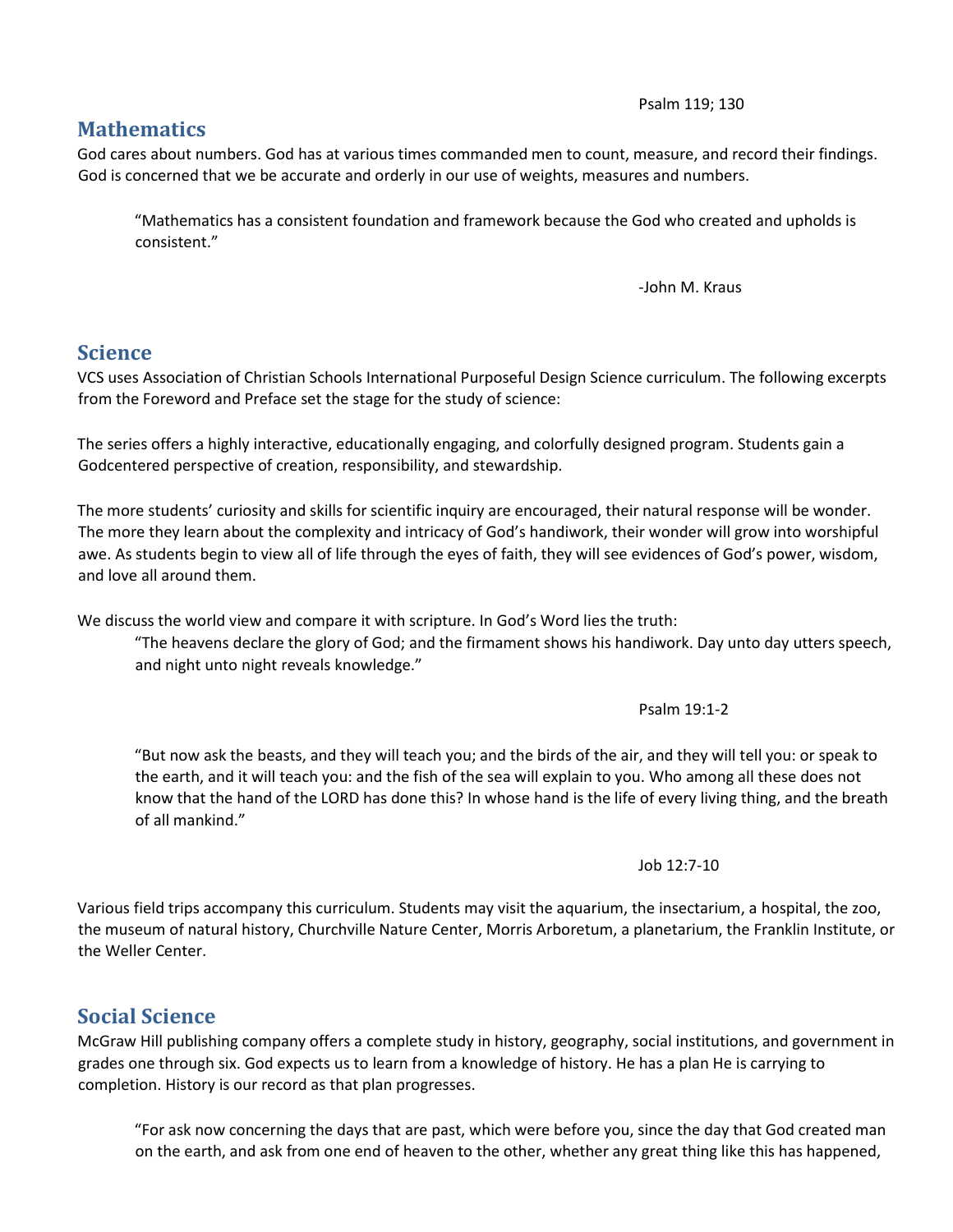or anything like it has been heard. Did any people ever hear the voice of God speaking…as you have heard, and live? Or did God ever try to…take for himself a nation from the midst of another nation…according to all that the LORD your God did for you in Egypt…?"

Deuteronomy 4:32-34

## **Physical Education**

Physical size and ability are mentioned many times in Scripture. David's mighty men fought valiantly, David himself was skillful with a bow, and Saul and Jonathan are described as being swifter than eagles and stronger than lions. Games and athletic competition provide pictures of the Christian life. Paul describes the athlete as running for a goal...

"Do you not know that those who run in a race all run, but one receives the prize? Run in such a way that you may obtain it. And everyone who competes for the prize is temperate in all things. Now they do it to obtain a perishable crown, but we for an imperishable crown. Therefore, I run thus: not with uncertainty. Thus I fight: not as on who beats the air: But I discipline my body and bring it into subjection, lest, when I have preached to others, I myself should become disqualified." I Corinthians 9:24-27

Self-discipline is essential to win and obedience to the rules of the game is required. Physical activities are a useful tool in developing Christian character. Our goal is to use this avenue to bring glory to our Savior… "Therefore, whether you eat or drink, or whatever you do, do all to the glory of God."

I Corinthians 10:31

#### **Art**

Creation is God's artwork and a demonstration of his love for us. He made objects that were pleasant to the sight. He saw everything that he made as good. God offers instruction and enjoyment from his creation. Man has the ability to create and appreciate art as he is made in God's image.

"The heavens declare the glory of God; and the firmament shows His handiwork."

Psalm 19:1

### **Music**

Scripture speaks of singing and instruments in heaven. The earth sings praises to our Lord. Christians are commanded to sing:

"Be filled with the Spirit; Speaking to one another in psalms and hymns and spiritual songs, singing and making melody in your heart to the Lord."

Ephesians 5:18, 19

Heather Greenwood in, "Why Include Music in the Christian School Curriculum?" sets forth the following values of music in a Christian school:

- To give enjoyment
- To help children achieve successes
- To encourage participation and social development